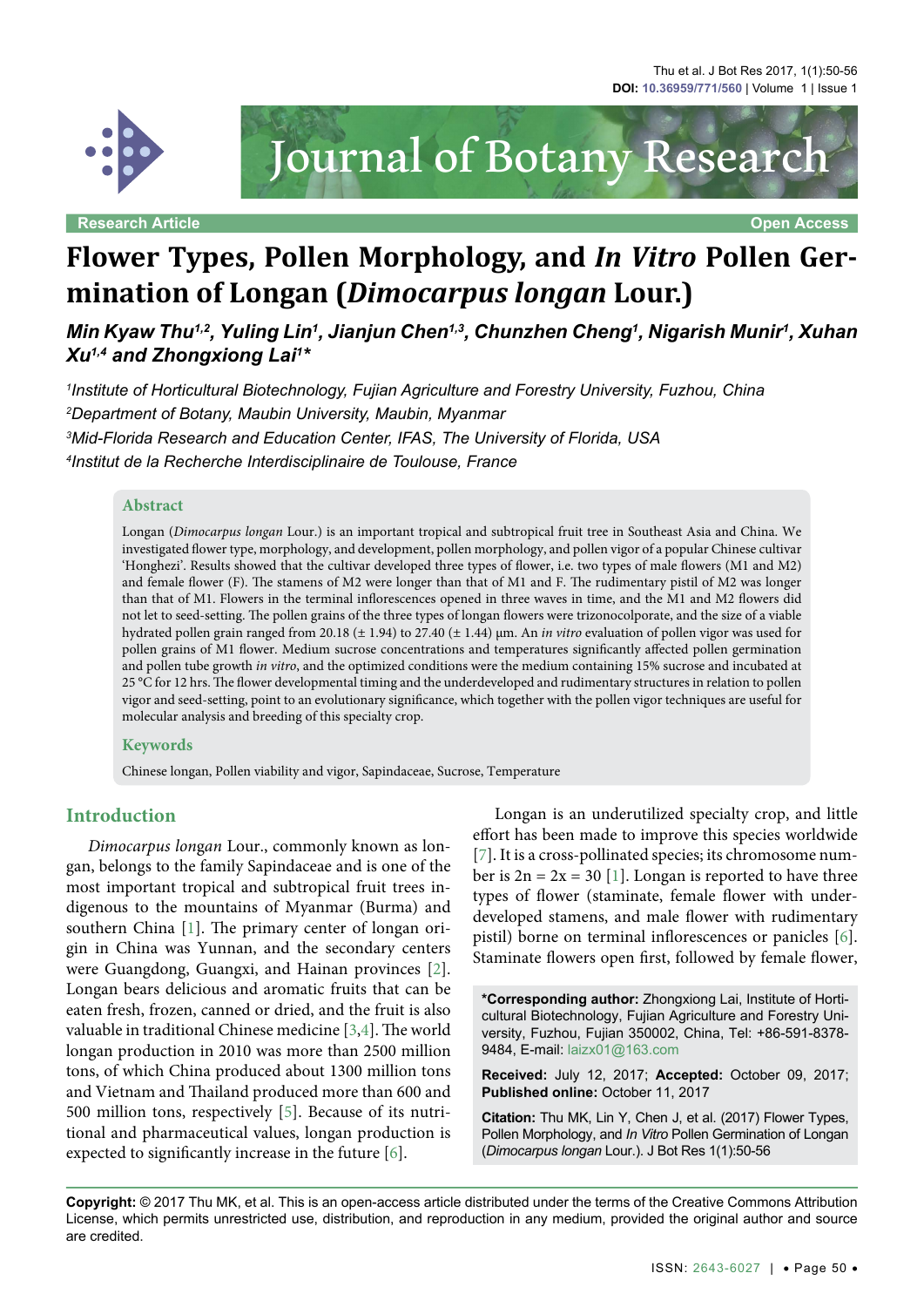and finally male with rudimentary pistil flowers [\[6](#page-5-5),[8](#page-5-7)]. There is an overlapping between male and female flower opening time depending on cultivars and environmental conditions [\[6](#page-5-5),[8](#page-5-7)]. Pollination is mainly carried out by insects, particularly stingless bees and honeybees and also by wind, and fruit set is heavily dependent on the viability of pollen grains and weather conditions [[9](#page-5-8)]. Thus far, information regarding pollen morphology, viability, germination, and tube growth in this species is limited [[10](#page-5-9)].

The differential development of structures such as stamens and pistil could be used as a model for molecular analysis and breeding. Moreover, the cascade of gene expression will be detected since the organs cease their development in different stages.

*In vitro* methods have been widely used for studying pollen vigor [[11](#page-5-10)]. Pollen grains were cultured on a selected medium and tested for viability based on the germination percentage and tube growth [\[12\]](#page-5-11). The medium compositions include sucrose as carbon source, boron and calcium, and Polyethylene Glycol (PEG) [\[13](#page-5-12)]. Pollen from different species often requires different medium components and different concentrations of the components [\[11](#page-5-10)[,14\]](#page-5-13). Among them, sucrose is one of the essential components, serving to control the osmotic potential of the germination medium and also providing a base for polysaccharide synthesis and metabolic energy [\[15\]](#page-5-14). Different species may need different sucrose concentration for example 5% is optimal for pecan [\[16\]](#page-5-15), 10% for *Salix* species [\[17\]](#page-5-16), 15% for *Prunus laurocerasus* [\[18\]](#page-5-17), 20% for okra [\[19\]](#page-5-18), 30% for *Pithecellobium dulce* [[20](#page-5-19)], and 40% for *Areca catechu* [[21](#page-5-20)]. Therefore, in addition to selecting an appropriate culture medium, sucrose concentrations in the medium should be optimized for evaluating pollen vigor of a particular species.

Temperature is an important environmental factor influencing pollen germination and pollen tube growth during the programic phase [[22](#page-5-21),[23](#page-5-22)]. Different plant species need different optimal temperatures for pollen germination and tube growth. Temperature ranging from 18 to 20 °C is appropriate for wheat pollen germination [\[24\]](#page-5-23), 22 °C for *Arabidopsis* [[25](#page-5-24)], 25 to 30 °C for cocoa [\[26\]](#page-5-25), 25 to 29 °C for avocado [\[27\]](#page-5-26), and 30 °C for pistachio [\[28\]](#page-5-27). In longan, Pham, et al. [[10](#page-5-9)] reported that 30 °C was the appropriate temperature for *in vitro* germination of Thai cultivars 'Choompoo', 'Fuk How', 'Biew Kiew', and 'Duan Yu'. In Chinese cultivar 'Shixia', the optimal temperature for *in vitro* germination is between 23 to 37 °C [\[29\]](#page-5-28). For the Chinese longan, however, information regarding sucrose concentration and culture temperature *in vitro* evaluation of pollen viability is limited.

The objectives of this study were to document flower types and developmental structure, and pollen morphology of a representative Chinese cultivar 'Honghezi', and determine the effects of sucrose concentration and culture temperature on *in vitro* culture pollen germination and pollen tube growth. Information gained from this study could help us improve longan breeding programs in China.

# **Materials and Methods**

### **Plant materials**

Flowers of longan cultivar 'Honghezi' grown in the longan collection garden at Fujian Agriculture and Forestry University, China were closely examined during April and May 2015. The newly opened flowers i.e. male 1 (M1), male 2 (M2), female (F) were collected between 08:00 and 10:00 hrs and brought to the laboratory for recording, photographing and other studies. After recording floral types, structure and development, flowers were left in the laboratory at room temperature and relative humidity of 70% for 30 to 60 minutes for anther dehiscence.

## **Morphology and development of flowers and pollen**

The flowers (M1, M2 and F) were collected, observed under stereo-microscope and took photographs. To observe pollen grains under a microscope, they were collected from dehiscent anthers of newly opened M1 and M2 flowers. Indehiscent anthers of F flowers were squashed on the microscope slide and observed under a microscope. Micrographs were taken using a digital camera attached Leica DMIL inverted microscope (Germany). To document the size of the pollen, longest and shortest diameters were measured using Image J software IJ1.48r (NIH, Maryland, USA).

## **Sucrose concentrations, pollen germination and pollen tube growth**

Pollen grains, from M1 anthers which were carefully chosen to ensure healthy and dehisced, were being used. A basal medium, which was used by Vivian-Smith, et al. [\[30\]](#page-5-29) for *in vitro* germination of litchi (*Litchi chinensis* Sonn.) pollen, was modified in this study. This basal liquid pollen germination medium originally contained 150 g·L–1 PEG 4000, 4.88 g·L–1 MES-KOH (pH 6.4), 409.52 mg·L–1 Mg- $\rm SO_4$ .7 $\rm H_2O$ , 100 mg·L<sup>-1</sup> KNO<sub>3</sub>, 100 mg·L<sup>-1</sup> H<sub>3</sub>BO<sub>3</sub>, 1.007 g·L<sup>-1</sup>  $Ca(NO<sub>3</sub>)<sub>2</sub>$ .4H<sub>2</sub>O, and 200 g·L<sup>-1</sup> sucrose with a final pH of 5.5. We modified the medium sucrose concentrations to 5%, 10%, 15%, 20%, 25%, or 30% (w/v), thus media with six sucrose concentrations were prepared. The sitting drop culture technique described by Shivanna and Rangaswamy [\[31](#page-5-30)] was used for pollen culture. Twenty dehisced anthers were dipped and slightly shaken one after another in 100 µL of each sucrose concentration. A 30 µL aliquot of each pollen mixture was placed on a clean dry glass slide. There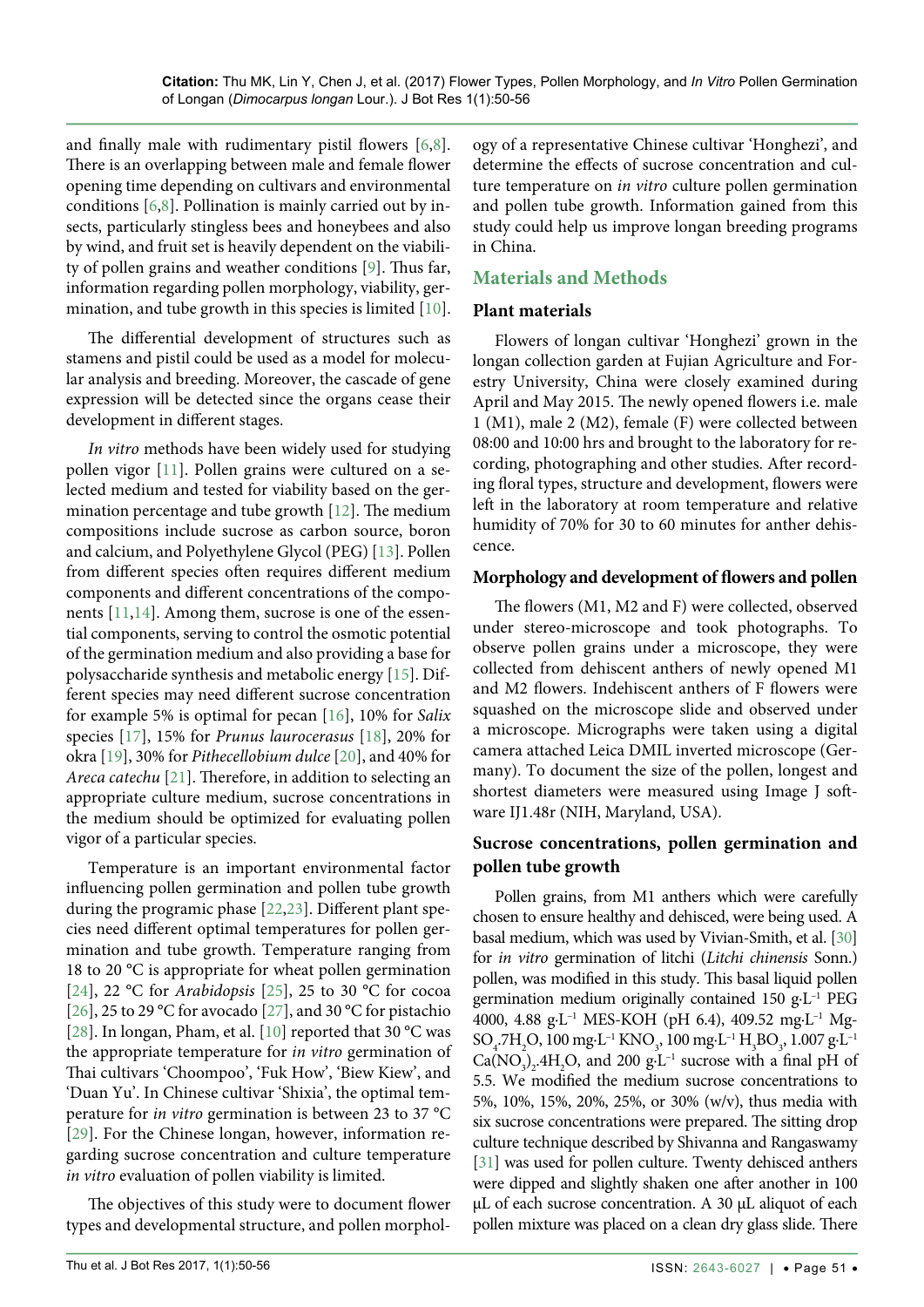<span id="page-2-0"></span>

were three replicates per sucrose concentration. Slides for each treatment were kept across the two supporting glass rods in large Petri plates (ca. 15 cm diameter) with a moist filter paper per plate. The slides were incubated at 25 °C in darkness for 12 hrs in an incubator (Bluepard, Shanghai, China). A minimum of 100 pollen grains per slide was randomly counted under the microscope at X200 magnification. According to Stanley and Linskens [\[15](#page-5-14)], pollen grains were considered germinated when the length of the pollen tube was equal to or exceeded its diameter. Subsequently, the length of the pollen tubes was measured using Image J software IJ1.48r (NIH, Maryland, USA).

#### **Temperature, pollen germination and tube growth**

After optimizing sucrose concentrations in the basic germination medium, pollen grains of 'Honghezi' were mixed with the medium containing 15% sucrose and cultured at 20, 25, 30, or 35 °C, respectively for 12 hrs in the darkness using the aforementioned method. There were three replicates for each temperature regime. Pollen germination percentage and pollen tube length were determined.

#### **Data analysis**

Ĩ

Bars =  $2$  mm.

Pollen germination percentage data were arcsine-square root transformed and pollen tube lengths were analyzed using SPSS 19.00 statistical software (SPSS Inc., Chicago, USA). Means were separated by Tukey HSD test at *P ≤* 0.05.

# **Results and Discussion**

# **Floral types, morphology and development**

The flowering season of 'Honghezi' went from late April to late May. The stamens of M2 were longer than that of M1 and F. The rudimentary pistil of M2 was longer than that of M1. Viable pollen grains were developed from M1 and M2 but not from F which produced immature ones. The dehiscence of anthers started before noon but it largely depends on the temperature, and then the pollen grains were lost quickly since pollinators taken them away. The flower types and flowering open sequence in 'Honghezi' resemble those reported in other longan cultivars [[6](#page-5-5),[8](#page-5-7)[,32\]](#page-5-31). The development of the pistil in each kind of flowers might be useful in the work of molecular breeding. In order to study the genes and proteins involved in the early stage of the pistil, the rudimentary pistil of M1 should be used since it ceased the development in very early stage [\(Figure 1A](#page-2-0)). And for the middle stage, the undeveloped pistil of M2 might be used ([Figure 1B](#page-2-0)).

# **Pollen morphology and development**

Pollen grains collected from all types of flowers (M1, M2 and F) were tricolporate. In M1 and M2, the pollen grains were elongate at dehiscence ([Figure 2A\)](#page-3-0) but become rounded triangular or nearly circular after being hydrated in water or in the liquid medium [\(Figure 2B](#page-3-0), [Figure 2C](#page-3-0) and [Figure 2D](#page-3-0)). However, the anthers of F never dehisce and never release pollen since they were underdeveloped. The average size of M1 pollen at dehiscence was  $15.66 \pm 1.36 \text{ } \mu \text{m} \times 25.66 \pm 1.32 \text{ } \mu \text{m} \text{ } (n = 120),$ while hydrated pollen grains were  $24.21 \pm 1.46$  µm  $\times$  27.40  $\pm$  1.44 µm (n = 106). The size of hydrated pollen grains of M2 and F were 20.18  $\pm$  1.94  $\mu$ m  $\times$  21.46  $\pm$  1.43  $\mu$ m (n  $= 136$ ) and  $17.89 \pm 2.34 \times 20.03 \pm 1.48$  (n = 153), respectively. Among pollen grains of three kinds of flower, the size of M1 pollen was the largest while F pollen was the smallest. Mature anthers of M1 and M2 produced viable and mature pollen grains. We found that, however, in addition to the non-dehiscence of F anther, most of the F pollen grains were still together with generative tissues, clumped together and had thick pollen wall suggesting that F pollen grains were still at the young stage. So we can conclude that F anther produced immature pollen grains since anther was not mature enough while the pis-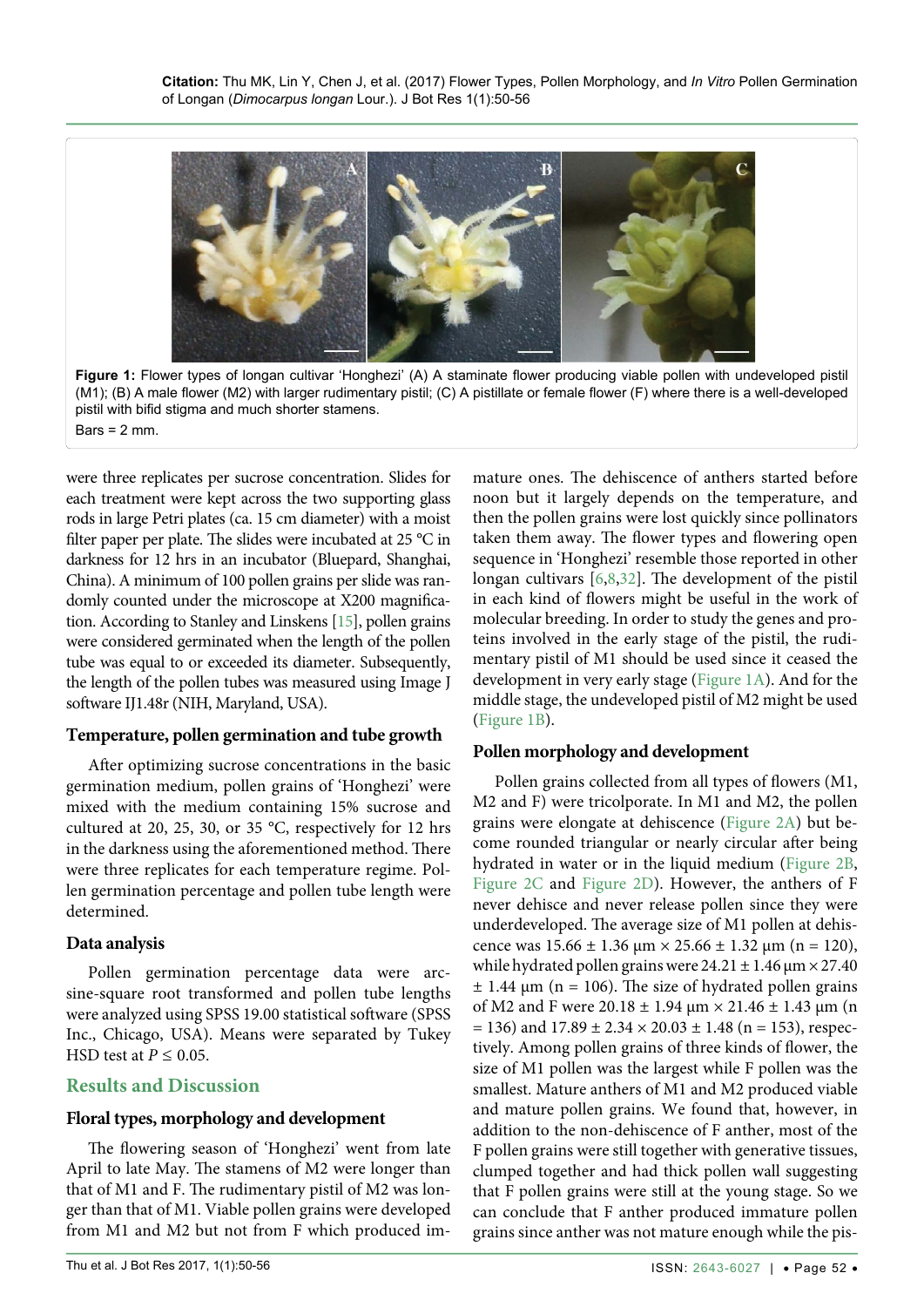<span id="page-3-0"></span>

**Figure 2:** Pollen morphology of three types of flowers (A) Pollen grains in oblong shape at dehiscence stage; (B) Hydrated trizonocolporate pollen grains: mature pollen of M1; (C) Mature pollen of M2 and (D) Immature pollen of F.

 $p =$  germ pore,  $c =$  colpus, Bars = 5  $\mu$ m.

<span id="page-3-1"></span>

til was ready to function. These immature pollen grains from F might be used *in vitro* pollen maturation. The size and morphology of longan pollen grains measured in the present study were similar to those of the litchi which

# **Sucrose concentration effects on pollen vigor**

also belongs to the family Sapindaceae [\[33\]](#page-6-1).

Sucrose concentrations significantly affected both pollen germination and pollen tube growth. At 5% sucrose concentration, the average germination percentage was only 4.83%, and the average pollen tube length was 98.68 µm [\(Figure 3A](#page-3-1) and [Figure 3B](#page-3-1)). At 15% of sucrose concentration, however, pollen germination increased to 95.13% and pollen tube length was 273.63 µm ([Figure 3A](#page-3-1) and [Figure 3B](#page-3-1)). Sucrose concentrations ranging from 10% to 20% did not result in significant difference in pollen tube growth ([Figure 3B](#page-3-1)). Thus, 15% of sucrose concentration was considered to be optimal for testing 'Honghezi' longan pollen vigor. This sucrose concentration, however, differed from the report of Pham, et al. [\[10\]](#page-5-9) for Thai longan cultivars where 10% of sucrose was optimal. The difference may be attributed to cultivar differences and may also be due to the difference in PEG concentrations. The present study had 15% PEG 4000, while the medium in the report of Pham, et al. [\[10\]](#page-5-9) had 23% PEG 8000. High concentrations of PEG reportedly require relatively low concentrations of sucrose [\[16\]](#page-5-15). Pollen vigor refers to the speed of pollen grain germination and the rate of pollen

<span id="page-3-2"></span>

**Figure 4:** *In vitro* germinated pollen grains of longan 'Honghezi' with elongated tubes. Pollen grains were cultured on a basal medium containing 15% sucrose in the dark for 12 h at 25 °C.  $Bar = 50 \mu m$ .

tube growth [[34](#page-6-0)]. *In vitro* pollen germination tests have been widely used for evaluating pollen vigor [[11](#page-5-10),[12\]](#page-5-11). In the present study, we used a basal medium that was initially developed for testing the pollen vigor of litchi [[30](#page-5-29)]. Since longan is a close relative of litchi, and the present study found that this basal medium that was also appropriate for evaluating longan pollen vigor. Sucrose plays a vital role as osmoregulator and nutritive compound [[11](#page-5-10)]. Our result showed that sucrose is important for pollen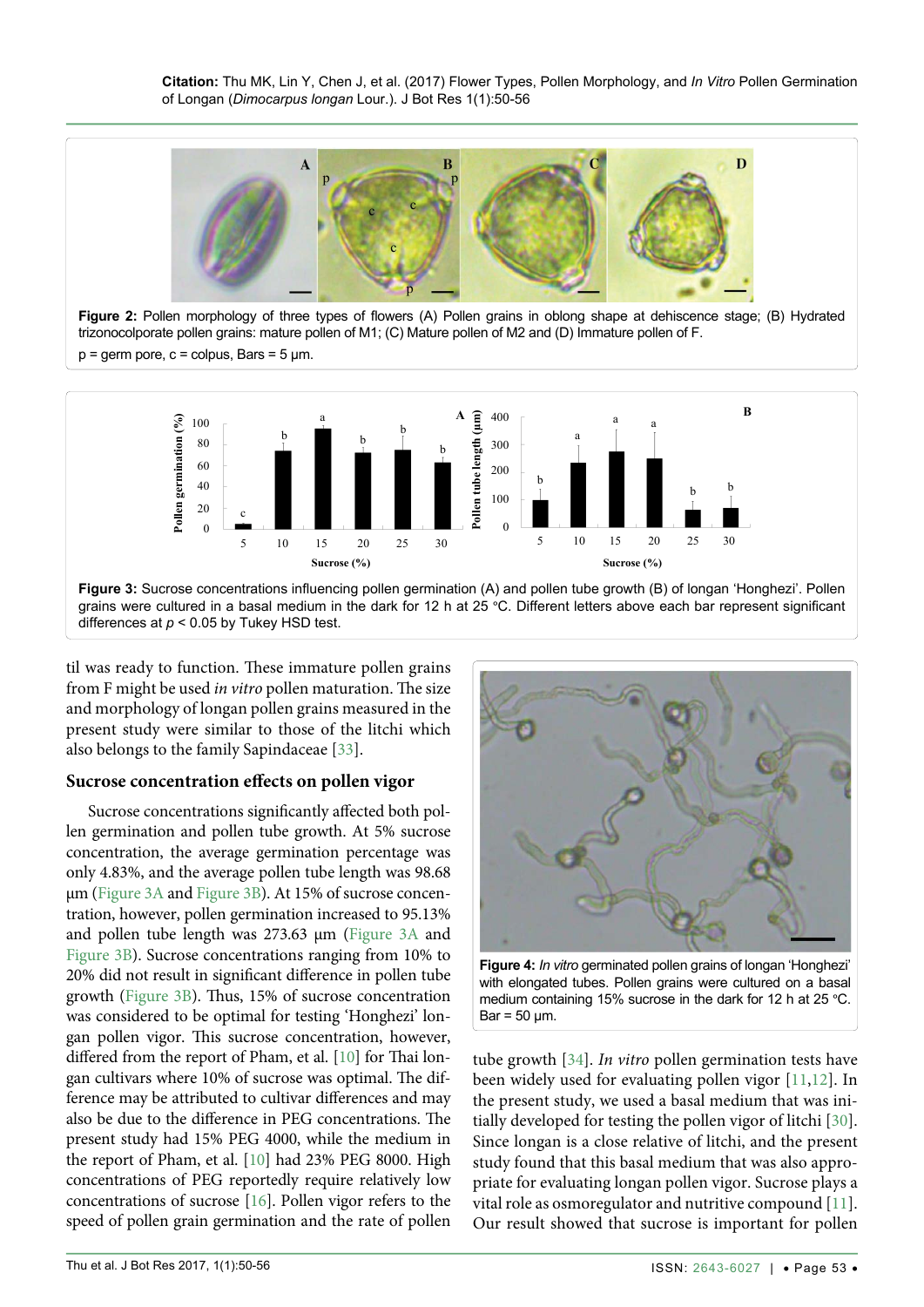**Citation:** Thu MK, Lin Y, Chen J, et al. (2017) Flower Types, Pollen Morphology, and *In Vitro* Pollen Germination of Longan (*Dimocarpus longan* Lour.). J Bot Res 1(1):50-56

<span id="page-4-0"></span>

germination and pollen growth of 'Honghezi', and the optimal sucrose concentrations for evaluating pollen vigor of this cultivar range from 10 to 20%.

## **Effects of temperature on pollen germination and pollen tube growth**

Longan pollen vigor was evaluated at 20, 25, 30, and 35 °C, respectively using the basal medium containing 15% sucrose. Pollen germination occurred after incubation in the darkness for 12 hrs ([Figure 4](#page-3-2)). The average percentages of the pollen germination and average length of pollen tubes at 25 °C scored highest while those are less at lower and higher temperature ([Figure 5A](#page-4-0) and [Figure](#page-4-0)  [5B](#page-4-0)). Results from the present study showed that the optimal temperature for both pollen germination and tube growth of longan 'Honghezi' is 25 °C. Our results concur with those of Zhao, et al. [\[29\]](#page-5-28) in which optimal temperatures for *in vitro* pollen germination of a Chinese longan cultivar 'Shixia' were between 23 and 27 °C but differ from the report of Pham, et al. [\[10\]](#page-5-9) where 30 °C was considered to be optimal for longan cultivars 'Choompoo', 'Fuk How', 'Biew Kiew', and 'Duan Yu'. The temperatures used by Pham, et al. [[10](#page-5-9)] were 10, 20, 30, 35, and 40 °C; it is unknown if 25 °C is also appropriate for the four cultivars. On the other hand, the optimal temperatures for *in vitro* pollen germination and tube growth of litchi were around 30 °C [[35](#page-6-3)] and between 25 and 30 °C [[33](#page-6-1)]. The differences in temperature requirement may be attributed the cultivar adaptation to different climatic conditions. 'Honghezi' and 'Shixia' were produced in Fujian Province, China where it is subtropical climate. However, 'Choompoo', 'Fuk How', 'Biew Kiew', and 'Duan Yu' were originated in Thailand where it is tropical climate. The adaptation to the subtropical climate may result in these cultivars requiring a relatively mild temperature for pollen germination.

With the awareness of its fruit nutritional and pharmaceutical values, there is an increased interest in longan research [\[7,](#page-5-6)[10\]](#page-5-9). To genetically improve longan, however, pollen morphology and pollen vigor should be investi-

gated. Using a basal medium, the present study established a protocol for *in vitro* evaluation of pollen vigor of 'Honghezi'. This protocol consists of 150 g·L–1 PEG 4000, 4.88 g·L–1 MES-KOH (pH 6.4), 409.52 mg·L–1 Mg- $SO_4$ .7H<sub>2</sub>O, 100 mg·L<sup>-1</sup> KNO<sub>3</sub>, 100 mg·L<sup>-1</sup> H<sub>3</sub>BO<sub>3</sub>, 1.007  $g \cdot L^{-1}$  Ca(NO<sub>3</sub>)<sub>2</sub>.4H<sub>2</sub>O, and 15% of sucrose (150 g $\cdot L^{-1}$ ) with a pH of 5.5. Pollen should be cultured on the medium and incubated at 25 °C for 12 hrs to evaluate pollen germination rates and pollen tube growth. This method is simple and could be used for pollen selection [[36](#page-6-2)] such as heat tolerance and for improving breeding efficiency of this underutilized specialty crop.

Only Sucrose concentration and temperature were optimized in this study. Better germination rate and longer pollen tube may be achieved by using an all-round optimized medium.

#### **Implications in longan evolution and breeding**

The present observations reveal that longan M1, M2 and F flowers ceased the development in different developmental stages: The M1 pistils at early stage [\(Figure](#page-2-0)  [1A\)](#page-2-0), the M2 pistils at middle stage [\(Figure 1B\)](#page-2-0), and the F pistils at mature stage [\(Figure 1C](#page-2-0)), whereas the F stamens at early stage and the M1 and M2 stamens at mature stage. Besides the differences of the three types of flower structure and morphology, it is observed that the longan flowering showed three waves, M1 flower at the beginning and the M2 flower the last, F flowers occur in between. Hither to it is unknown why longan has three types of flowers with unique developmental process and structure, and three flowering waves. A possible explanation of having three kinds of flowers and three flowering waves is to promote cross pollination and increase seed setting leading to higher fruit production. And the timing of blooming was to save the energy while making successful seed-setting with least energy utilization. There was further evidence to explain that the energy was not equally distributed, for example, out of two carpels of ovary in F flowers [\(Figure 1C](#page-2-0)), only one carpel developed into fruit. In addition to the one out of two carpels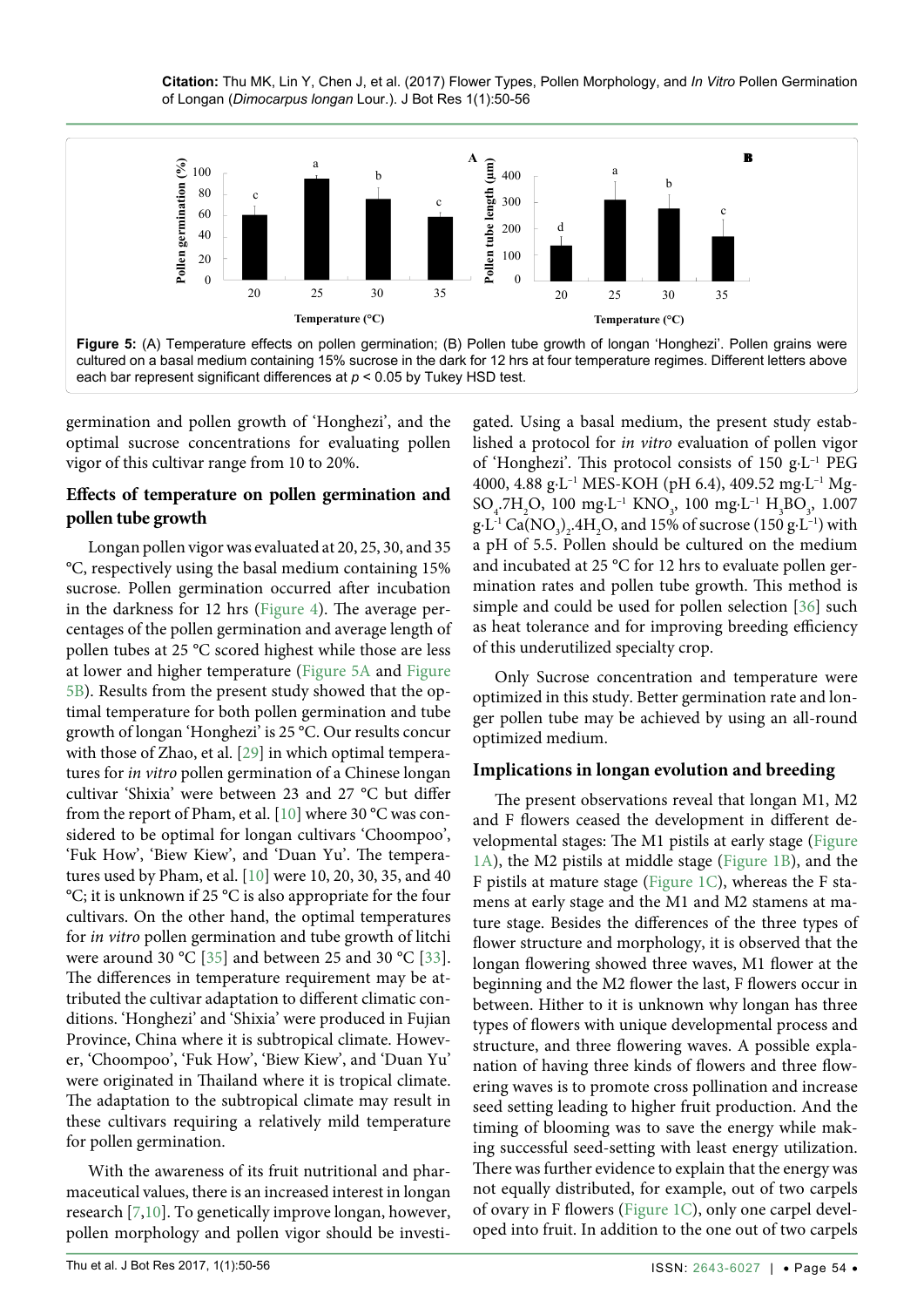developed into mature fruit, F flowers also produced immature pollen grains to save developmental energy while enlarging genetic basis by accepting pollen from other flowers. Based on these characteristics, the longan flowers might be served as a model for molecular analysis and breeding. Genes involved in different stages of the pistil and stamen can be cascaded by comparison of normal and the rudimentary structures, thus, more evolution information and breeding clues can be obtained.

## **Acknowledgment**

Special thanks go to the Research Funds for the National Natural Science Foundation of China (31572088 and 31672127), Science and Technology Plan Major Projects of Fujian Province (2015NZ0002-1), and Horticultural Postdoctoral Research Funding of Fujian Agriculture and Forestry University (150797).

#### **References**

- <span id="page-5-0"></span>1. Choo WK, Ketsa S (1992) Edible fruits and nuts. In: Verheij EWM, RE Coronel, Plant resources of South-east Asia No. 2. Prosea Foundation, Bogor, Indonesia, 146-151.
- <span id="page-5-1"></span>2. Ke GW, Wang CC, Tang ZF (1994) Palynological studies on the origin of longan cultivation. Acta Hort Sinica 21: 323-328.
- <span id="page-5-2"></span>3. [Huang G, Wang B, Lin W, et al. \(2012\) Antioxidant and an](https://www.hindawi.com/journals/ecam/2012/709483/)[ti-inflammatory properties of longan \(](https://www.hindawi.com/journals/ecam/2012/709483/)*Dimocarpus longan* [Lour.\) pericarp. Evidence-Based Complementary and Al](https://www.hindawi.com/journals/ecam/2012/709483/)[ternative Medicine 2012: 709483.](https://www.hindawi.com/journals/ecam/2012/709483/)
- <span id="page-5-3"></span>4. [Lin C, Chung Y, Hsu C \(2012\) Potential roles of longan flower](https://www.ncbi.nlm.nih.gov/pmc/articles/PMC3905590/)  [and seed extracts for anti-cancer. World J Exp Med 2: 78-85.](https://www.ncbi.nlm.nih.gov/pmc/articles/PMC3905590/)
- <span id="page-5-4"></span>5. FAO (2011) Tropical fruits compendium. Food and Agricultural Organization of the United Nations.
- <span id="page-5-5"></span>6. [Wong KC \(2000\) Longan production in Asia. Food and](http://www.fao.org/docrep/003/X6908E/x6908e00.htm)  [Agricultural Organization of the United Nations, Bangkok,](http://www.fao.org/docrep/003/X6908E/x6908e00.htm)  [Thailand.](http://www.fao.org/docrep/003/X6908E/x6908e00.htm)
- <span id="page-5-6"></span>7. Litz RE, Raharjo S (2005) *Dimocarpus longan* longan and *Litchi chinensis* litchi. In: Litz RE, Biotechnology of fruit and nut crops. CABI Publishing, Wallingford, UK, 628-636.
- <span id="page-5-7"></span>8. [Pham HD \(2012\) Pollination biology of jujubes and longans](https://atrium.lib.uoguelph.ca/xmlui/bitstream/handle/10214/3744/Hanh PhamThesis 19Jun12.pdf?sequence=1&isAllowed=y)  [and the importance of insects in the pollination of crops in](https://atrium.lib.uoguelph.ca/xmlui/bitstream/handle/10214/3744/Hanh PhamThesis 19Jun12.pdf?sequence=1&isAllowed=y)  [Vietnam. The University of Guelph, Canada.](https://atrium.lib.uoguelph.ca/xmlui/bitstream/handle/10214/3744/Hanh PhamThesis 19Jun12.pdf?sequence=1&isAllowed=y)
- <span id="page-5-8"></span>9. [Blanche KR, Ludwig JA, Cunningham SA \(2006\) Proximity](http://onlinelibrary.wiley.com/doi/10.1111/j.1365-2664.2006.01230.x/full)  [to rainforest enhances pollination and fruit set in orchards.](http://onlinelibrary.wiley.com/doi/10.1111/j.1365-2664.2006.01230.x/full)  [Journal of Applied Ecology 43: 1182-1187.](http://onlinelibrary.wiley.com/doi/10.1111/j.1365-2664.2006.01230.x/full)
- <span id="page-5-9"></span>10. [Pham VT, Herrero M, Homaza JI \(2015\) Effect of temperature](http://www.sciencedirect.com/science/article/pii/S0304423815302363)  [on pollen germination and pollen tube growth in longan \(](http://www.sciencedirect.com/science/article/pii/S0304423815302363)*Dimocarpus longan* [Lour.\). Scientia Horticulturae 197: 470-475.](http://www.sciencedirect.com/science/article/pii/S0304423815302363)
- <span id="page-5-10"></span>11. [Taylor LP, Hepler PK \(1997\) Pollen germination and tube](https://www.ncbi.nlm.nih.gov/pubmed/15012271)  [growth. Annu Rev Plant Physiol Plant Mol Biol 48: 461-491.](https://www.ncbi.nlm.nih.gov/pubmed/15012271)
- <span id="page-5-11"></span>12. [Rodriguez Enriquez MJ, Mehdi S, Dickinson HG, et al. \(2013\)](https://www.ncbi.nlm.nih.gov/pubmed/23173941)  [A novel method for efficient in vitro germination and tube](https://www.ncbi.nlm.nih.gov/pubmed/23173941)  growth of *Arabidopsis thaliana* [pollen. New Phytol 197: 668-](https://www.ncbi.nlm.nih.gov/pubmed/23173941) [679.](https://www.ncbi.nlm.nih.gov/pubmed/23173941)
- <span id="page-5-12"></span>13. [Stone LM, Seaton KA, Kuo J, et al. \(2004\) Fast pollen tube](https://www.ncbi.nlm.nih.gov/pubmed/14980970)  growth in *Conospermum* [species. Ann Bot 93: 369-378.](https://www.ncbi.nlm.nih.gov/pubmed/14980970)
- <span id="page-5-13"></span>14. [Acar I, Kakani VG \(2010\) The effects of temperature on in](http://www.sciencedirect.com/science/article/pii/S0304423810001950)  [vitro pollen germination and pollen tube growth of](http://www.sciencedirect.com/science/article/pii/S0304423810001950) *Pistacia* [spp. Scientia Horticulturae 125: 569-572.](http://www.sciencedirect.com/science/article/pii/S0304423810001950)
- <span id="page-5-14"></span>15. Stanley RG, Linskens KF (1974) Pollen: Biology, biochemistry and management. Springer-Verlag, New York.
- <span id="page-5-15"></span>16. [Conner PJ \(2011\) Optimization of in vitro pecan pollen ger](http://hortsci.ashspublications.org/content/46/4/571.abstract)[mination. HortScience 46: 571-576.](http://hortsci.ashspublications.org/content/46/4/571.abstract)
- <span id="page-5-16"></span>17. [Kopp RF, Maynard CA, de Niella PR, et al. \(2002\) Collec](http://www.amjbot.org/content/89/2/248.full)[tion and storage of pollen from salix \(Salicaceae\). Am J Bot](http://www.amjbot.org/content/89/2/248.full)  [89: 248-252.](http://www.amjbot.org/content/89/2/248.full)
- <span id="page-5-17"></span>18. Mondal S, Ghanta R (2012) Effect of sucrose and boric acid on in vitro pollen germination of *Solanum macranthum* Dunal. Indian Journal of Fundamental and Applied Life Sciences 2: 202-206.
- <span id="page-5-18"></span>19. [Baloch MJ, Lakoh AR, Hidavatullah B, et al. \(2001\) Impact](http://docsdrive.com/pdfs/ansinet/pjbs/2001/402-403.pdf)  [of sucrose concentration on in vitro pollen germination of](http://docsdrive.com/pdfs/ansinet/pjbs/2001/402-403.pdf)  okra, *Hibiscus esculentus*[. Pakistan Journal of Biological](http://docsdrive.com/pdfs/ansinet/pjbs/2001/402-403.pdf)  [Sciences 4: 402-403.](http://docsdrive.com/pdfs/ansinet/pjbs/2001/402-403.pdf)
- <span id="page-5-19"></span>20. [Rao AN, Ong ET \(1972\) Germination of compound pollen](http://www.tandfonline.com/doi/pdf/10.1080/00173137209428835)  [grains. Grana 12: 113-120.](http://www.tandfonline.com/doi/pdf/10.1080/00173137209428835)
- <span id="page-5-20"></span>21. [Liu L, Huang L, Li Y \(2013\) Influence of boric acid and su](https://file.scirp.org/pdf/AJPS_2013080515305685.pdf)[crose on the germination and growth of areca pollen. Amer](https://file.scirp.org/pdf/AJPS_2013080515305685.pdf)[ican Journal of Plant Sciences 4: 1669-1674.](https://file.scirp.org/pdf/AJPS_2013080515305685.pdf)
- <span id="page-5-21"></span>22. [Hedhly A, Hormaza JI, Herrero M \(2005\) Influence of gen](http://onlinelibrary.wiley.com/doi/10.1111/j.1420-9101.2005.00939.x/full)[otype-temperature interaction on pollen performance. Jour](http://onlinelibrary.wiley.com/doi/10.1111/j.1420-9101.2005.00939.x/full)[nal of Evolutionary Biology 18: 1494-1502.](http://onlinelibrary.wiley.com/doi/10.1111/j.1420-9101.2005.00939.x/full)
- <span id="page-5-22"></span>23. [Kakani VG, Reddy KR, Koti S, et al. \(2005\) Differences in](https://www.ncbi.nlm.nih.gov/pubmed/15851397)  [in-vitro pollen germination and pollen germination and pol](https://www.ncbi.nlm.nih.gov/pubmed/15851397)[len tube growth of cotton cultivars in response to high tem](https://www.ncbi.nlm.nih.gov/pubmed/15851397)[perature. Ann Bot 96: 59-67.](https://www.ncbi.nlm.nih.gov/pubmed/15851397)
- <span id="page-5-23"></span>24. [Chakrabarti B, Singh SD, Nagarajan S, et al. \(2011\) Impact](http://nicra.iari.res.in/cccp/bidisha publi/wheat-paper.pdf)  [of temperature on phenology and pollen sterility of wheat](http://nicra.iari.res.in/cccp/bidisha publi/wheat-paper.pdf)  varieties. [AJCS 5: 1039-1043.](http://nicra.iari.res.in/cccp/bidisha publi/wheat-paper.pdf)
- <span id="page-5-24"></span>25. [Boavida LC, Mc Cormick S \(2007\) Temperature as a deter](https://www.ncbi.nlm.nih.gov/pubmed/17764500)[minant factor for increased and reproducible in vitro pollen](https://www.ncbi.nlm.nih.gov/pubmed/17764500)  germination in *Arabidopsis thaliana*[. Plant J 52: 570-582.](https://www.ncbi.nlm.nih.gov/pubmed/17764500)
- <span id="page-5-25"></span>26. [Aneja M, Gianfagna T \(1992\) Carbon dioxide and tempera](http://hortsci.ashspublications.org/content/27/9/1038.full.pdf)[ture influence pollen germination and fruit set in cocoa.](http://hortsci.ashspublications.org/content/27/9/1038.full.pdf)  [HortScience 27: 1038-1040.](http://hortsci.ashspublications.org/content/27/9/1038.full.pdf)
- <span id="page-5-26"></span>27. [Sahar N, Spiegel Roy P \(1984\) In vitro germination of avo](http://www.avocadosource.com/Journals/HortScience/HortSci_1984_19_PG_886-888.pdf)[cado pollen. HortScience 19: 886-888.](http://www.avocadosource.com/Journals/HortScience/HortSci_1984_19_PG_886-888.pdf)
- <span id="page-5-27"></span>28. [Kardoush M, Dairy MA, Shdeifat S, et al. \(2009\) Effect of](http://www.aensiweb.net/AENSIWEB/rjabs/rjabs/2009/255-260.pdf)  [some local pollinators on nuts characteristics of three pista](http://www.aensiweb.net/AENSIWEB/rjabs/rjabs/2009/255-260.pdf)[chio cultivars in Aleppo area. Res J Agr Biol Sci 5: 255-260.](http://www.aensiweb.net/AENSIWEB/rjabs/rjabs/2009/255-260.pdf)
- <span id="page-5-28"></span>29. Zhao C, Peng N, Li X, et al. (2002) Studies on the pollen viability of *Dimocarpus longan*. Fujian Fruits 4: 8-10.
- <span id="page-5-29"></span>30. Vivian Smith A, Mc Conchie CA, Batten DJ (1992) In vitro germination and growth of lychee (*Litchi chinensis* Sonn.). In: Control of fruit set and fruit retention in lychee. Rural Industries Research and Development Corporation Report CSIRO, Brisbane, 9-16.
- <span id="page-5-30"></span>31. Shivanna KR, Rangaswamy NS (1992) Pollen biology: A laboratory manual. Springer-Verlag, New York.
- <span id="page-5-31"></span>32. Pham VT, Tran MH, Herrero M, et al. (2013) The reproductive biology of the longan. In: Proceedings of the 5th National Scientific Conference on Ecology and Biological Resources, Hanoi, 1242-1246.